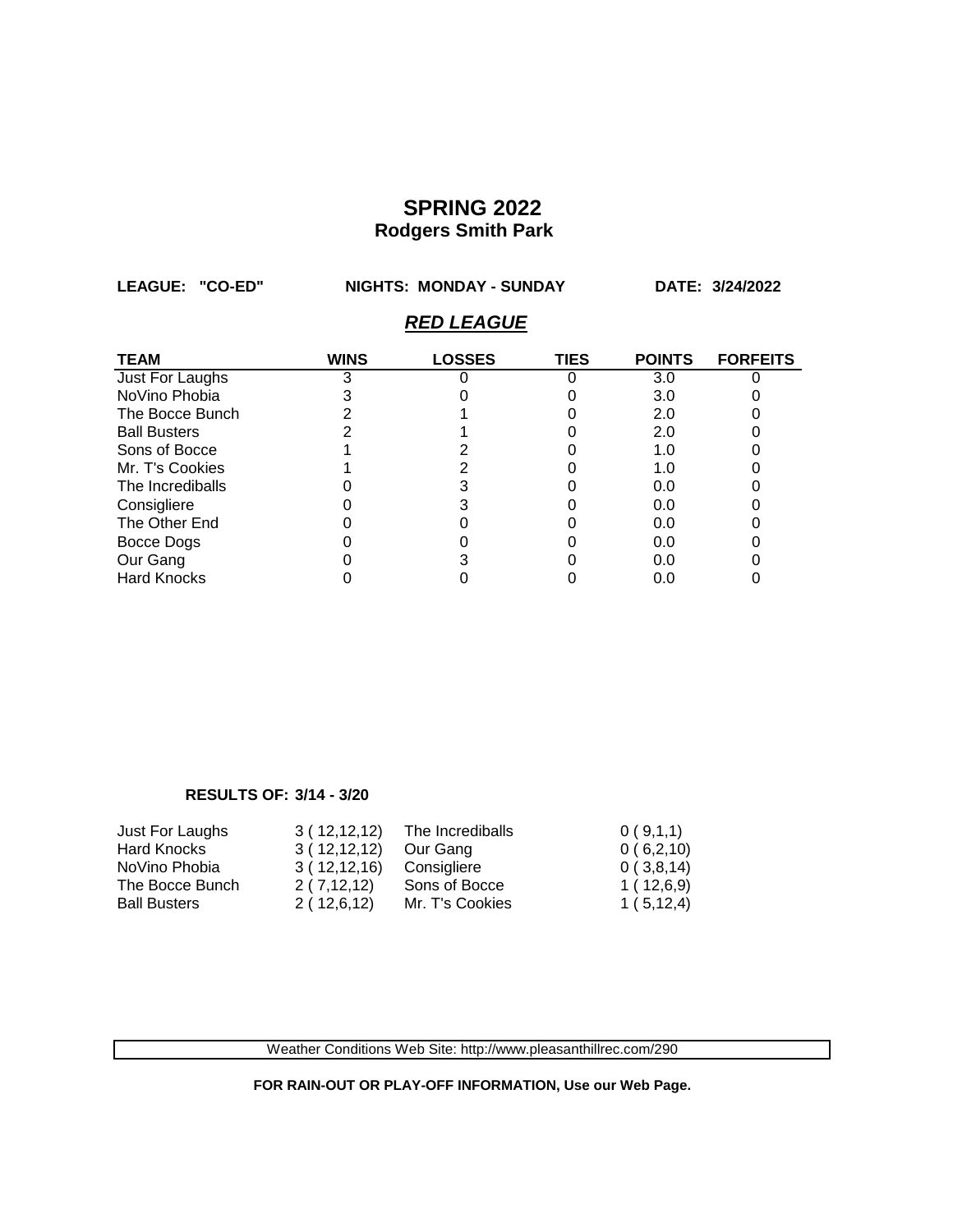**LEAGUE: "CO-ED" NIGHTS: MONDAY - SUNDAY DATE: 3/21/2022**

### *RED LEAGUE*

| <b>TEAM</b>         | <b>WINS</b> | <b>LOSSES</b> | <b>TIES</b> | <b>POINTS</b> | <b>FORFEITS</b> |
|---------------------|-------------|---------------|-------------|---------------|-----------------|
| <b>Ball Busters</b> |             |               |             | 5.0           |                 |
| Just For Laughs     |             |               |             | 4.0           |                 |
| NoVino Phobia       |             |               |             | 4.0           |                 |
| The Bocce Bunch     |             |               |             | 4.0           |                 |
| Sons of Bocce       |             |               |             | 3.0           |                 |
| Mr. T's Cookies     |             |               |             | 3.0           |                 |
| Consigliere         |             |               |             | 3.0           |                 |
| <b>Hard Knocks</b>  |             |               |             | 2.0           |                 |
| The Incrediballs    |             |               |             | 1.0           |                 |
| Our Gang            |             |               |             | 1.0           |                 |
| The Other End       |             |               |             | 0.0           |                 |
| Bocce Dogs          |             |               |             | $-3.0$        |                 |

#### **RESULTS OF: 3/21 - 3/27**

| Mr. T's Cookies     | 2(12,5,12)   | Our Gang         | 1(3,12,8)  |
|---------------------|--------------|------------------|------------|
| <b>Ball Busters</b> | 3(12,12,12)  | The Other End    | 0(10,10,7) |
| The Bocce Bunch     | 2(13, 12, 7) | NoVino Phobia    | 1(11,8,12) |
| Hard Knocks         | 2(12,12,12)  | The Incrediballs | 1(14,6,4)  |
| Consigliere         | 3(12,12,12)  | Bocce Dogs       | 0(F,F,F)   |
| Sons of Bocce       | 2(7,12,12)   | Just For Laughs  | 1(12,4,10) |

Weather Conditions Web Site: http://www.pleasanthillrec.com/290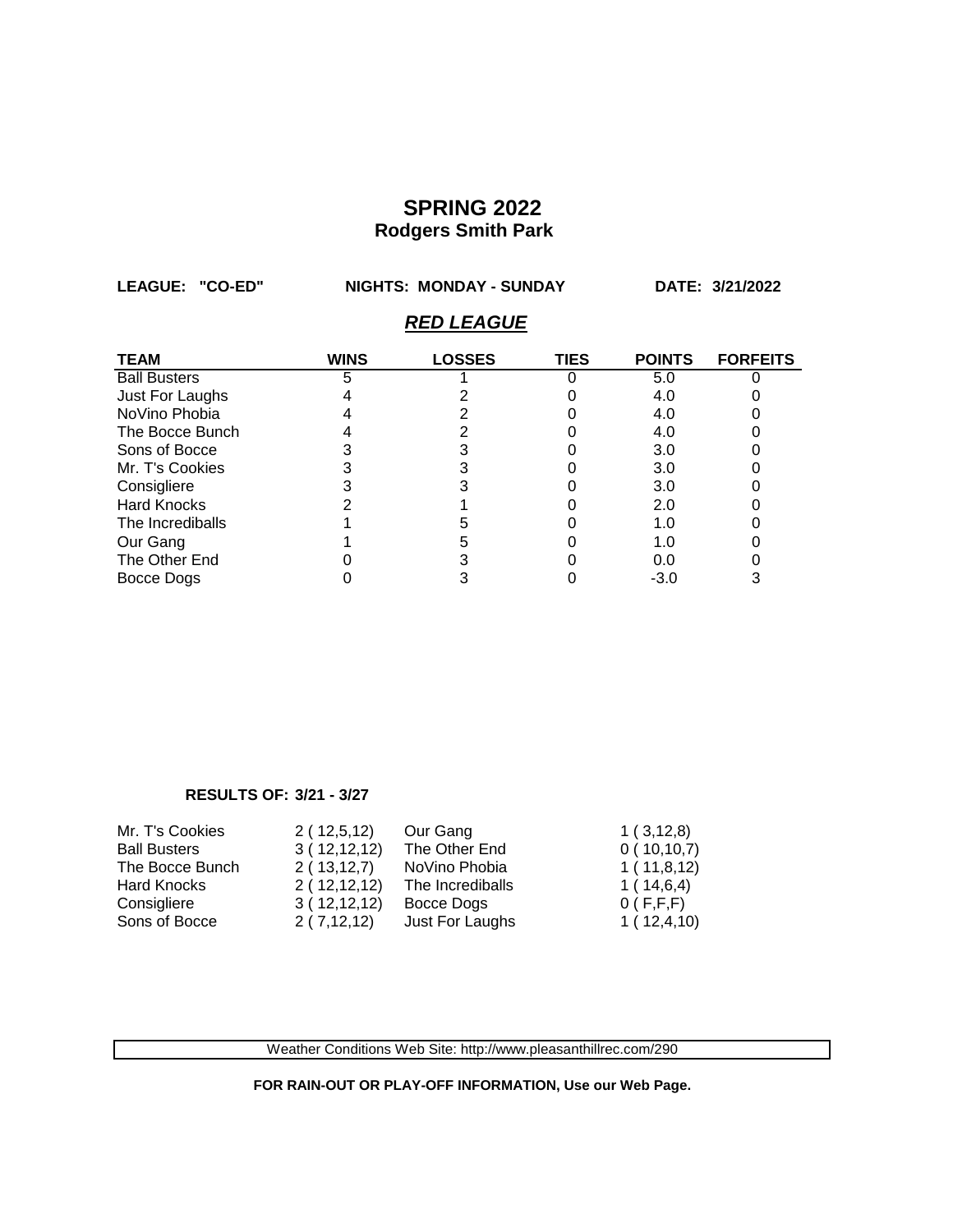**LEAGUE: "CO-ED" NIGHTS: MONDAY - SUNDAY DATE: 3/28/2022**

### *RED LEAGUE*

| <b>TEAM</b>         | WINS | <b>LOSSES</b> | <b>TIES</b> | <b>POINTS</b> | <b>FORFEITS</b> |
|---------------------|------|---------------|-------------|---------------|-----------------|
| <b>Ball Busters</b> |      |               |             | 7.0           |                 |
| The Bocce Bunch     |      |               |             | 7.0           |                 |
| NoVino Phobia       |      |               |             | 5.0           |                 |
| Sons of Bocce       |      |               |             | 5.0           |                 |
| Mr. T's Cookies     |      |               |             | 5.0           |                 |
| Just For Laughs     |      |               |             | 4.0           |                 |
| Consigliere         |      |               |             | 3.0           |                 |
| Our Gang            |      |               |             | 3.0           |                 |
| <b>Hard Knocks</b>  |      |               |             | 2.0           |                 |
| The Incrediballs    |      |               |             | 2.0           |                 |
| The Other End       |      |               |             | 1.0           |                 |
| Bocce Dogs          |      |               |             | $-2.0$        |                 |

#### **RESULTS OF: 3/28 - 4/3**

| The Bocce Bunch     | 3(12,12,12) | Consigliere      | 0(1,7,8)    |
|---------------------|-------------|------------------|-------------|
| <b>Ball Busters</b> | 2(12,5,12)  | Bocce Dogs       | 1(6,12,6)   |
| Our Gang            | 2(12,12,4)  | The Incrediballs | 1(2,10,12)  |
| Sons of Bocce       | 2(5,12,12)  | NoVino Phobia    | 1(12,2,7)   |
| Mr. T's Cookies     | 2(9,12,13)  | The Other End    | 1(12,10,11) |

Weather Conditions Web Site: http://www.pleasanthillrec.com/290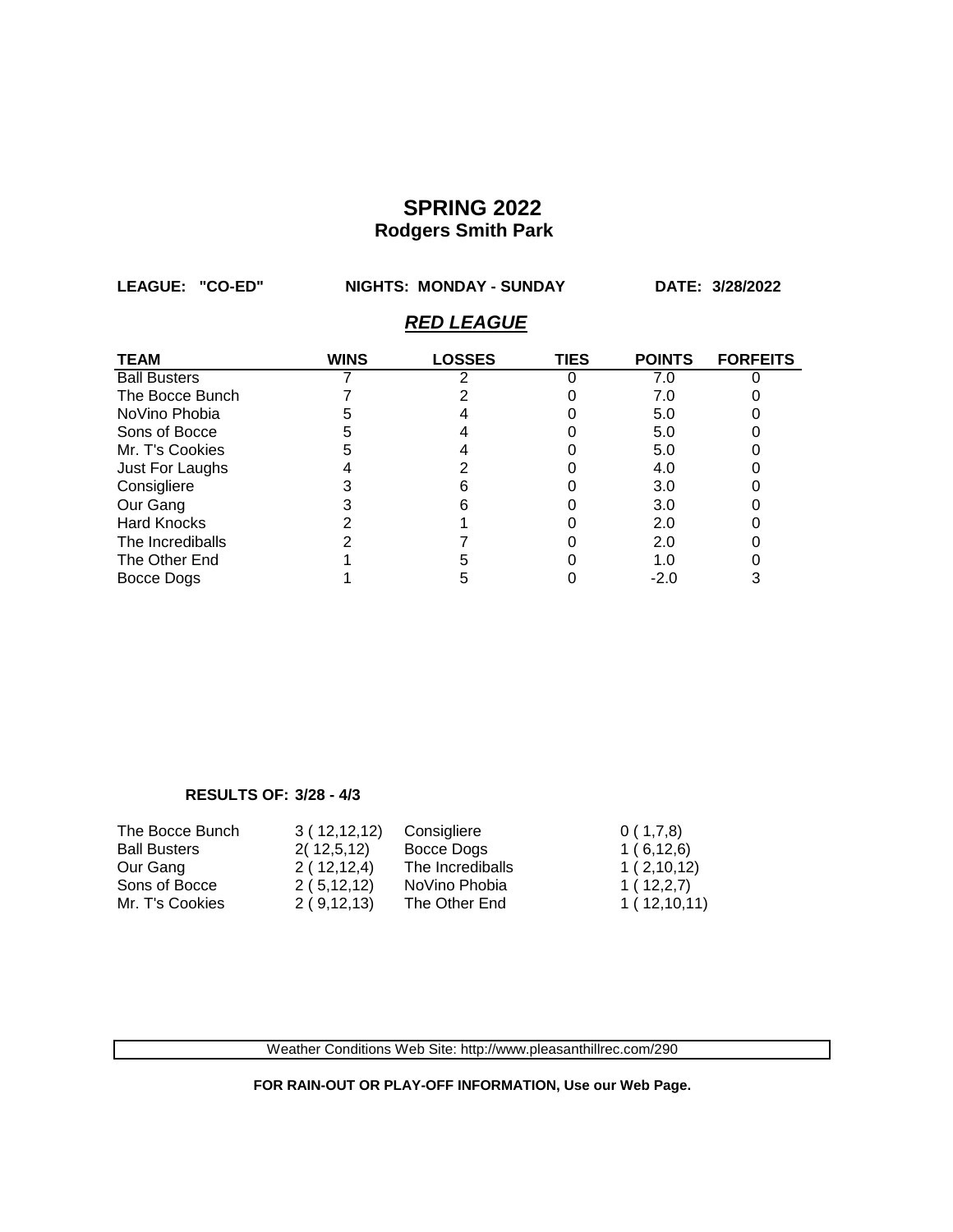**LEAGUE: "CO-ED" NIGHTS: MONDAY - SUNDAY DATE: 4/4/2022**

### *RED LEAGUE*

| <b>TEAM</b>         | <b>WINS</b> | <b>LOSSES</b> | <b>TIES</b> | <b>POINTS</b> | <b>FORFEITS</b> |
|---------------------|-------------|---------------|-------------|---------------|-----------------|
| The Bocce Bunch     | 10          |               |             | 10.0          |                 |
| <b>Ball Busters</b> |             |               |             | 9.0           |                 |
| NoVino Phobia       |             |               |             | 7.0           |                 |
| Sons of Bocce       |             |               |             | 7.0           |                 |
| Consigliere         |             |               |             | 6.0           |                 |
| Mr. T's Cookies     |             |               |             | 5.0           |                 |
| <b>Hard Knocks</b>  |             |               |             | 5.0           |                 |
| Just For Laughs     |             |               |             | 4.0           |                 |
| Our Gang            |             |               |             | 4.0           |                 |
| The Incrediballs    |             |               |             | 3.0           |                 |
| The Other End       |             |               |             | 1.0           |                 |
| Bocce Dogs          |             |               |             | $-1.0$        |                 |

#### **RESULTS OF: 4/4 - 4/10**

| <b>Hard Knocks</b>  | 3(12,12,12) | Mr. T's Cookies  | 0(9,3,4)   |
|---------------------|-------------|------------------|------------|
| <b>Ball Busters</b> | 2(7,12,12)  | Our Gang         | 1(12,1,10) |
| NoVino Phobia       | 2(5,12,12)  | Bocce Dogs       | 1(12,9,2)  |
| Consigliere         | 3(12,12,12) | The Other End    | 0(4,7,1)   |
| The Bocce Bunch     | 3(12,12,12) | Just For Laughs  | 0(6,5,5)   |
| Sons of Bocce       | 2(12,12,9)  | The Incrediballs | 1(9,2,12)  |

Weather Conditions Web Site: http://www.pleasanthillrec.com/290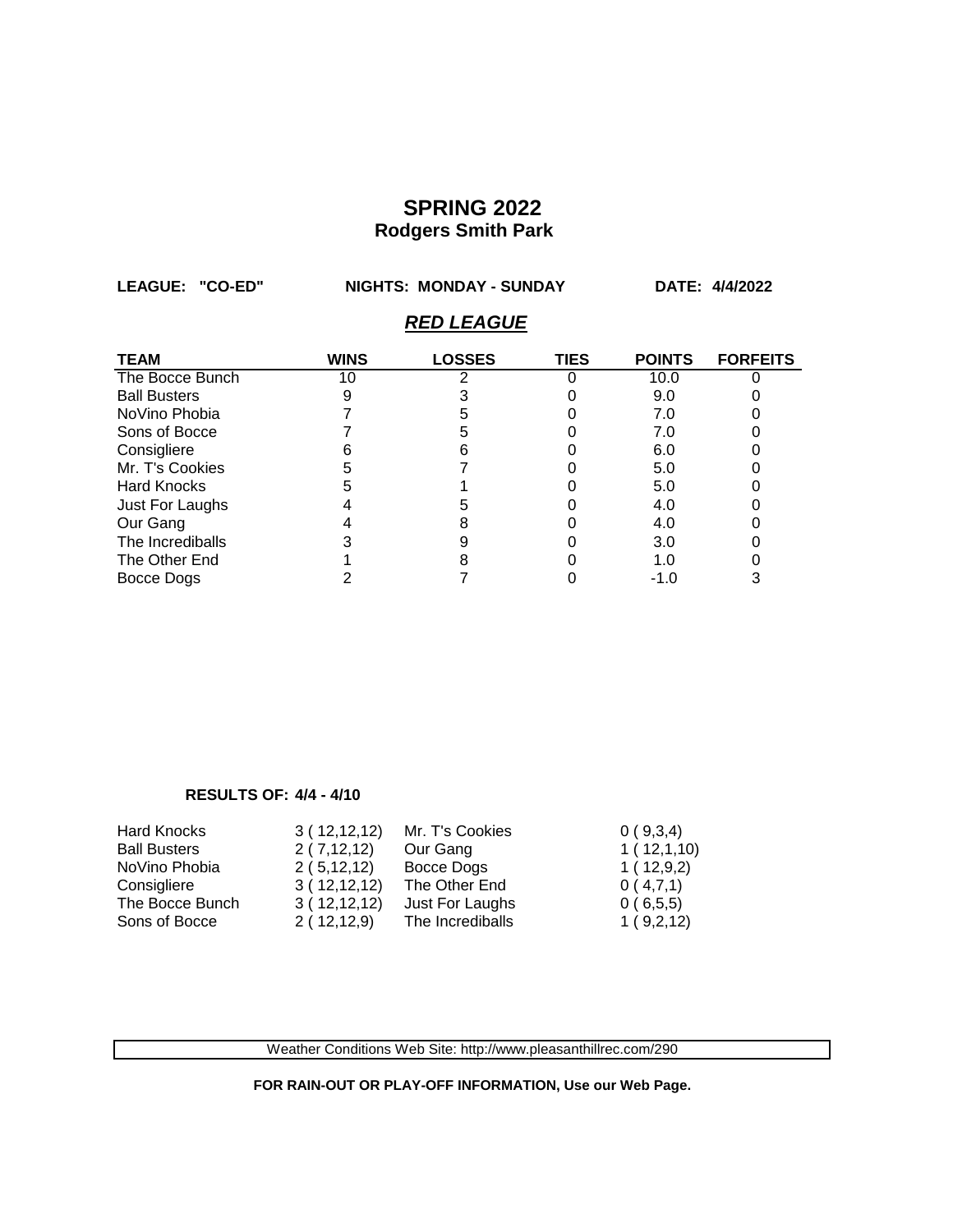**LEAGUE: "CO-ED" NIGHTS: MONDAY - SUNDAY DATE: 4/11/2022**

### *RED LEAGUE*

| <b>TEAM</b>         | <b>WINS</b> | <b>LOSSES</b> | <b>TIES</b> | <b>POINTS</b> | <b>FORFEITS</b> |
|---------------------|-------------|---------------|-------------|---------------|-----------------|
| The Bocce Bunch     | 13          |               |             | 13.0          |                 |
| <b>Ball Busters</b> | 10          |               |             | 10.0          |                 |
| NoVino Phobia       | 10          |               |             | 10.0          |                 |
| Consigliere         |             |               |             | 9.0           |                 |
| Sons of Bocce       |             |               |             | 7.0           |                 |
| <b>Hard Knocks</b>  |             |               |             | 7.0           |                 |
| Mr. T's Cookies     |             |               |             | 6.0           |                 |
| Just For Laughs     |             |               |             | 6.0           |                 |
| Our Gang            |             | 9             |             | 6.0           |                 |
| The Incrediballs    |             | 12            |             | 3.0           |                 |
| The Other End       |             | 10            |             | 2.0           |                 |
| Bocce Dogs          |             | 10            |             | $-1.0$        |                 |

#### **RESULTS OF: 4/11 - 4/17**

| <b>Hard Knocks</b> | 2(13,1,12)  | <b>Ball Busters</b> | 1(11,12,9) |
|--------------------|-------------|---------------------|------------|
| Our Gang           | 2(12,12,11) | The Other End       | 1(0,0,13)  |
| The Bocce Bunch    | 3(12,12,12) | Bocce Dogs          | 0(10,0,0)  |
| Consigliere        | 3(12,12,12) | Sons of Bocce       | 0(9,3,6)   |
| Just For Laughs    | 2(12,12,0)  | Mr. T's Cookies     | 1(6,8,12)  |
| NoVino Phobia      | 3(12,12,12) | The Incrediballs    | 0(5,4,0)   |

Weather Conditions Web Site: http://www.pleasanthillrec.com/290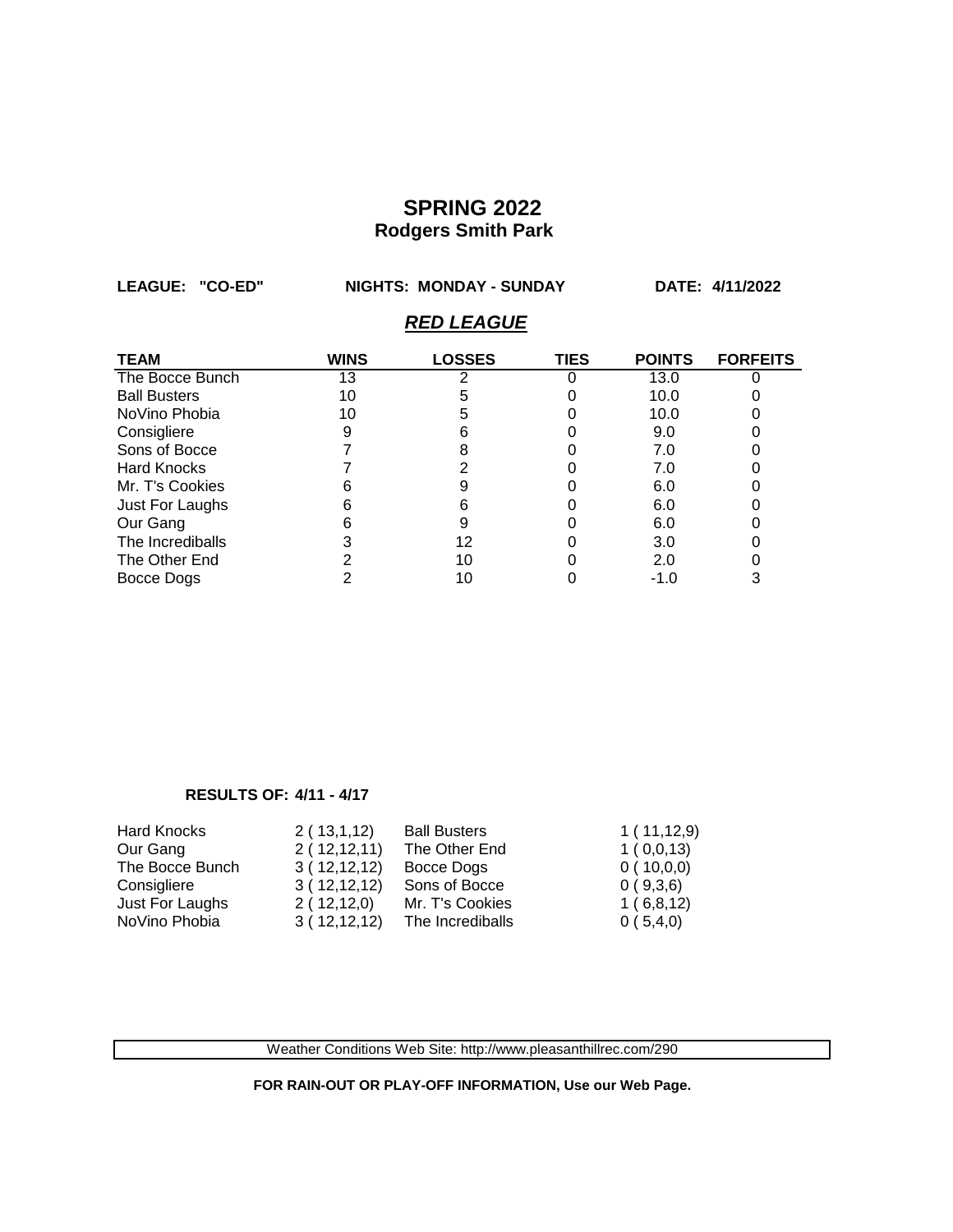**LEAGUE: "CO-ED" NIGHTS: MONDAY - SUNDAY DATE: 4/18/2022**

### *RED LEAGUE*

| <b>TEAM</b>         | <b>WINS</b> | <b>LOSSES</b> | <b>TIES</b> | <b>POINTS</b> | <b>FORFEITS</b> |
|---------------------|-------------|---------------|-------------|---------------|-----------------|
| The Bocce Bunch     | 16          |               |             | 16.0          |                 |
| Consigliere         | 11          |               |             | 11.0          |                 |
| <b>Ball Busters</b> | 10          |               |             | 10.0          |                 |
| NoVino Phobia       | 10          |               |             | 10.0          |                 |
| <b>Hard Knocks</b>  | 10          |               |             | 10.0          |                 |
| Just For Laughs     |             |               |             | 8.0           |                 |
| Sons of Bocce       |             |               |             | 7.0           |                 |
| Our Gang            |             |               |             | 7.0           |                 |
| Mr. T's Cookies     |             | 9             |             | 6.0           |                 |
| The Incrediballs    |             | 12            |             | 3.0           |                 |
| The Other End       |             | 10            |             | 2.0           |                 |
| Bocce Dogs          |             | 12            |             | 0.0           |                 |

#### **RESULTS OF: 4/18 - 4/24**

| Just For Laughs    | 2(12,12,7)  | Bocce Dogs          | 1(7,3,12) |
|--------------------|-------------|---------------------|-----------|
| Consigliere        | 2(12,14,7)  | Our Gang            | 1(3,12,9) |
| The Bocce Bunch    | 3(12,12,12) | <b>Ball Busters</b> | 0(10,7,2) |
| <b>Hard Knocks</b> | 3(12,12,12) | Sons of Bocce       | 0(4,6,1)  |

Weather Conditions Web Site: http://www.pleasanthillrec.com/290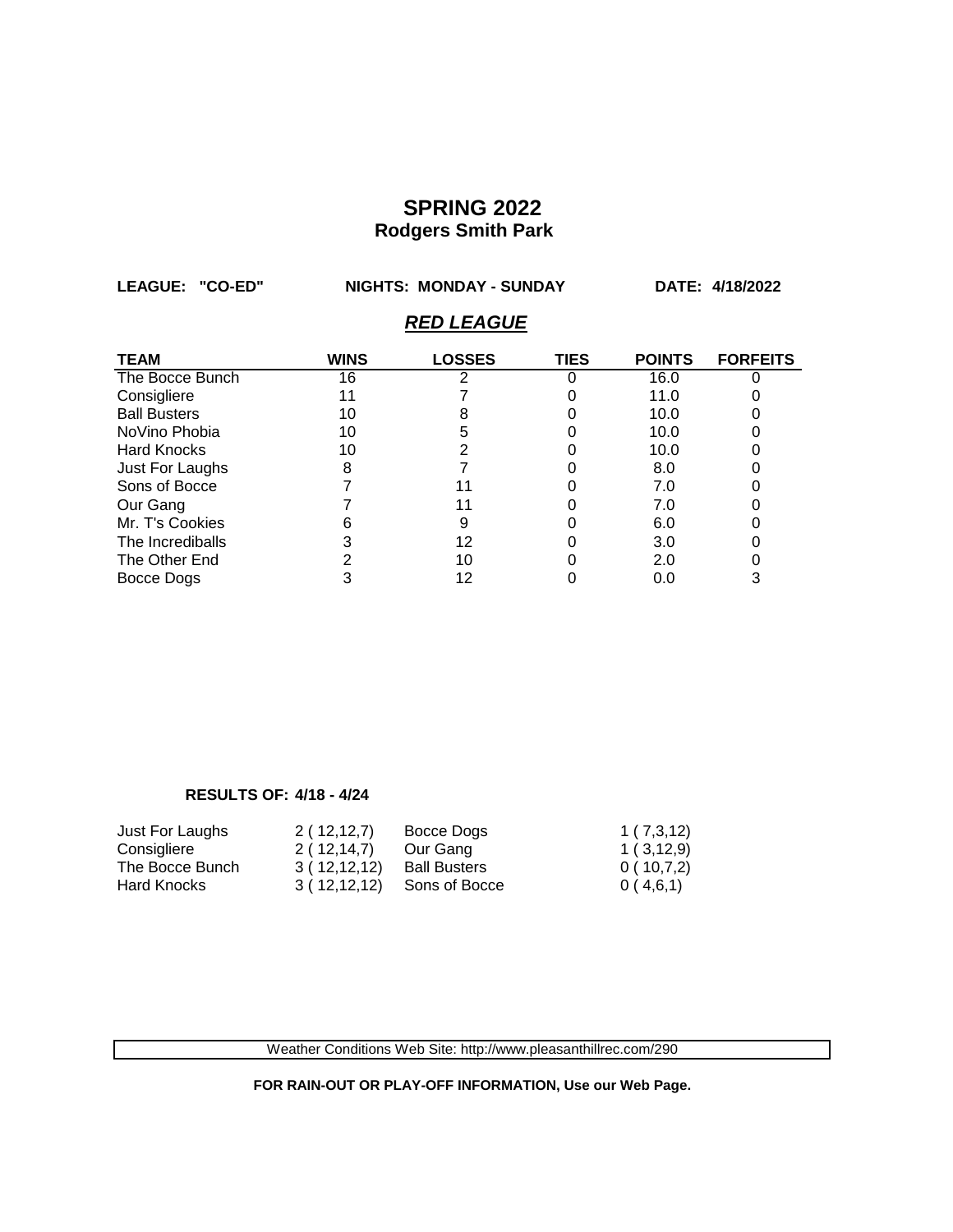**LEAGUE: "CO-ED" NIGHTS: MONDAY - SUNDAY DATE: 4/25/2022** *RED LEAGUE*

| <b>TEAM</b>         | <b>WINS</b> | <b>LOSSES</b> | TIES | <b>POINTS</b> | <b>FORFEITS</b> |
|---------------------|-------------|---------------|------|---------------|-----------------|
| The Bocce Bunch     | 18          |               |      | 18.0          |                 |
| Consigliere         | 13          |               |      | 13.0          |                 |
| NoVino Phobia       | 12          | n             |      | 12.0          |                 |
| <b>Ball Busters</b> | 11          | 10            |      | 11.0          |                 |
| <b>Hard Knocks</b>  |             |               |      | 11.0          |                 |
| Just For Laughs     | 11          |               |      | 11.0          |                 |
| Our Gang            |             | 12            |      | 9.0           |                 |
| Sons of Bocce       |             | 13            |      | 8.0           |                 |
| Mr. T's Cookies     |             | 11            |      | 7.0           |                 |
| The Incrediballs    |             | 14            |      | 4.0           |                 |
| The Other End       |             | 13            |      | 2.0           |                 |
| Bocce Dogs          |             | 13            |      | 2.0           |                 |

#### **RESULTS OF: 4/25 - 5/1**

| Consigliere     | 2(11,12,12) | Mr. T's Cookies     | 1(13,2,6) |
|-----------------|-------------|---------------------|-----------|
| Just For Laughs | 3(12,12,12) | The Other End       | 0(4,5,9)  |
| The Bocce Bunch | 2(12,12,8)  | The Incrediballs    | 1(8,4,12) |
| Bocce Dogs      | 2(12,12,11) | <b>Hard Knocks</b>  | 1(5,7,13) |
| Our Gang        | 2(6,12,12)  | Sons of Bocce       | 1(12,2,3) |
| NoVino Phobia   | 2(3,12,12)  | <b>Ball Busters</b> | 1(12,3,3) |

Weather Conditions Web Site: http://www.pleasanthillrec.com/290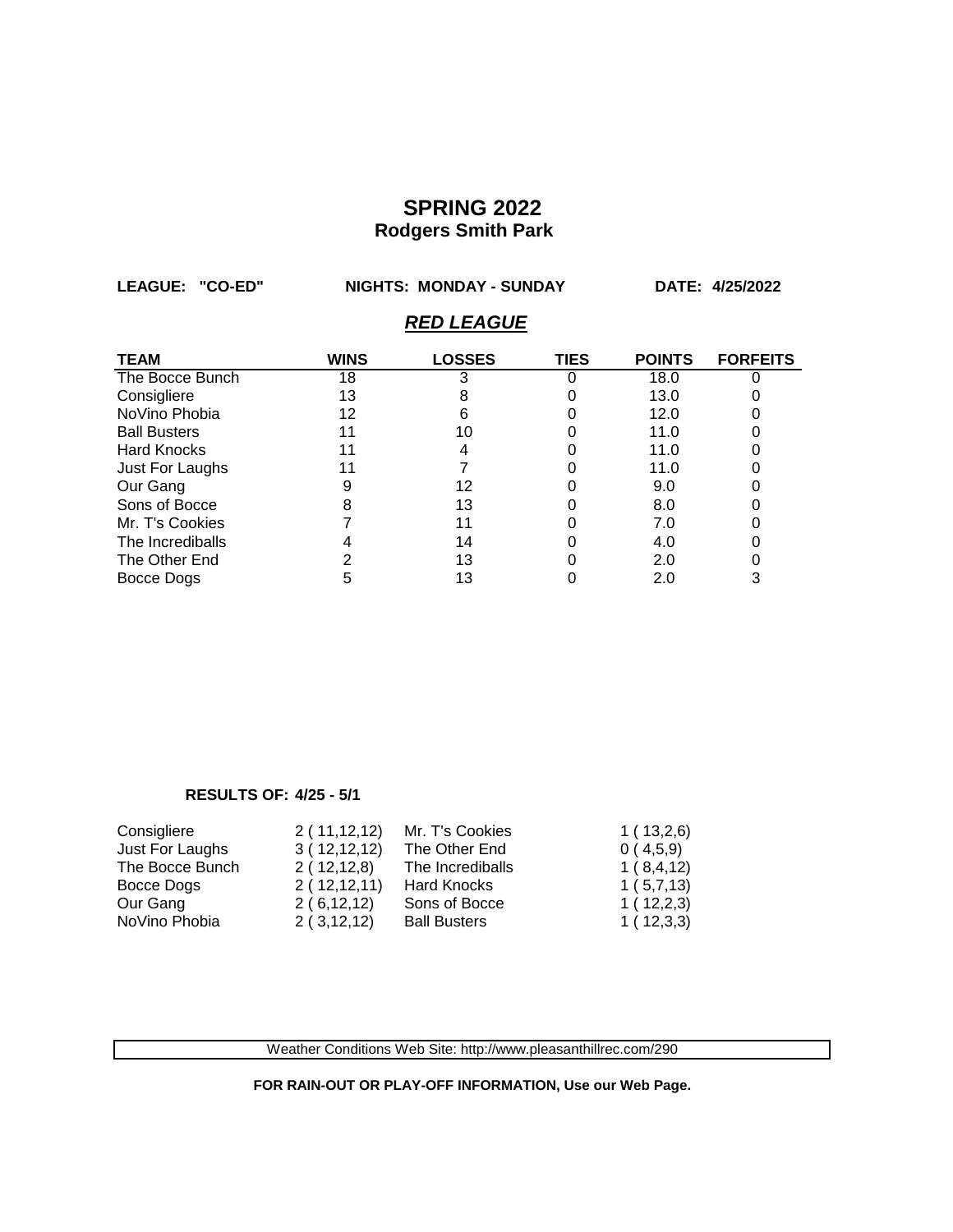**LEAGUE: "CO-ED" NIGHTS: MONDAY - SUNDAY DATE: 5/2/2022**

## *RED LEAGUE*

| <b>TEAM</b>         | WINS | <b>LOSSES</b> | TIES | <b>POINTS</b> | <b>FORFEITS</b> |
|---------------------|------|---------------|------|---------------|-----------------|
| The Bocce Bunch     | 21   |               |      | 21.0          |                 |
| Consigliere         | 14   | 10            |      | 14.0          |                 |
| NoVino Phobia       | 13   | 8             |      | 13.0          |                 |
| <b>Hard Knocks</b>  | 13   |               |      | 13.0          |                 |
| Just For Laughs     | 13   |               |      | 13.0          |                 |
| <b>Ball Busters</b> | 13   |               |      | 13.0          |                 |
| Sons of Bocce       | 11   | 13            |      | 11.0          |                 |
| Our Gang            |      | 15            |      | 9.0           |                 |
| Mr. T's Cookies     |      | 14            |      | 7.0           |                 |
| Bocce Dogs          |      | 13            |      | 5.0           |                 |
| The Incrediballs    |      | 16            |      | 5.0           |                 |
| The Other End       |      | 16            |      | 2.0           |                 |

#### **RESULTS OF: 5/2 - 5/8**

| Hard Knocks         | 2(12,12,3)  | Consigliere      | 1(10,0,12) |
|---------------------|-------------|------------------|------------|
| The Bocce Bunch     | 3(12,12,12) | The Other End    | 0(8,7,2)   |
| Just For Laughs     | 2(5,12,12)  | NoVino Phobia    | 1(12,9,8)  |
| Bocce Dogs          | 3(12,12,12) | Our Gang         | 0(5,9,2)   |
| Sons of Bocce       | 3(12,12,12) | Mr. T's Cookies  | 0(9,9,6)   |
| <b>Ball Busters</b> | 2(12,10,12) | The Incrediballs | 1(3,12,7)  |

Weather Conditions Web Site: http://www.pleasanthillrec.com/290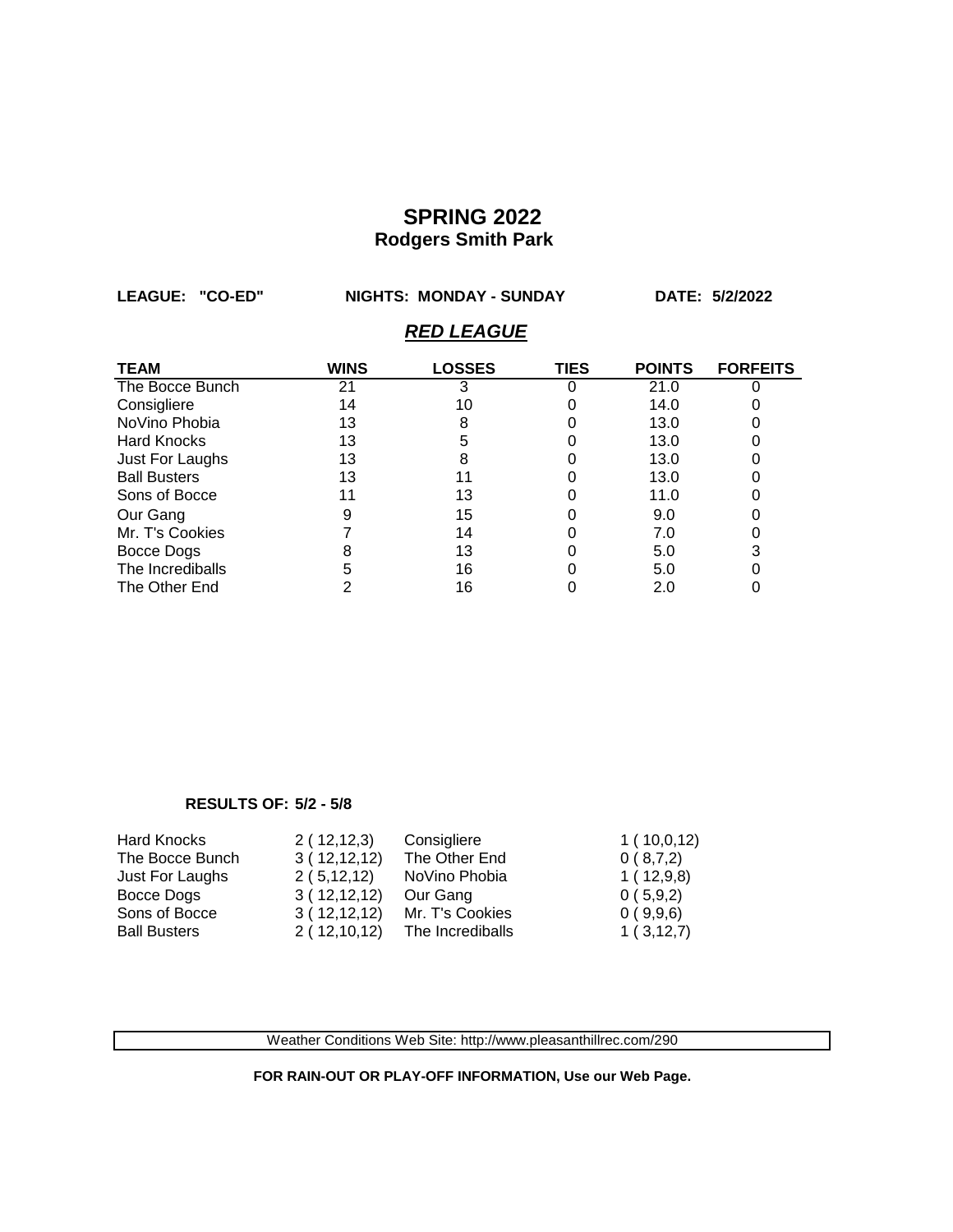**LEAGUE: "CO-ED" NIGHTS: MONDAY - SUNDAY DATE: 5/9/2022**

## *RED LEAGUE*

| <b>TEAM</b>         | WINS | <b>LOSSES</b> | TIES | <b>POINTS</b> | <b>FORFEITS</b> |
|---------------------|------|---------------|------|---------------|-----------------|
| The Bocce Bunch     | 23   |               |      | 23.0          |                 |
| Consigliere         | 16   |               |      | 16.0          |                 |
| <b>Hard Knocks</b>  | 15   | 6             |      | 15.0          |                 |
| NoVino Phobia       | 14   | 10            |      | 14.0          |                 |
| Just For Laughs     | 14   | 10            |      | 14.0          |                 |
| Sons of Bocce       | 14   | 13            |      | 14.0          |                 |
| <b>Ball Busters</b> | 13   | 14            |      | 13.0          |                 |
| Our Gang            | 10   | 17            |      | 10.0          |                 |
| Mr. T's Cookies     |      | 15            |      | 9.0           |                 |
| Bocce Dogs          |      | 15            |      | 6.0           |                 |
| The Incrediballs    |      | 16            |      | 5.0           |                 |
| The Other End       |      | 16            |      | 2.0           |                 |

#### **RESULTS OF: 5/9 - 5/15**

| Mr. T's Cookies | 2(12,12,11) | Bocce Dogs          | 1(5,4,13)  |
|-----------------|-------------|---------------------|------------|
| Hard Knocks     | 2(12,12,5)  | NoVino Phobia       | 1(2,8,12)  |
| Consigliere     | 2(12,12,8)  | Just For Laughs     | 1(9,10,12) |
| Sons of Bocce   | 3(12,12,12) | <b>Ball Busters</b> | 0(9,7,6)   |
| The Bocce Bunsh | 2(0,13,12)  | Our Gang            | 1(12,11,2) |

Weather Conditions Web Site: http://www.pleasanthillrec.com/290